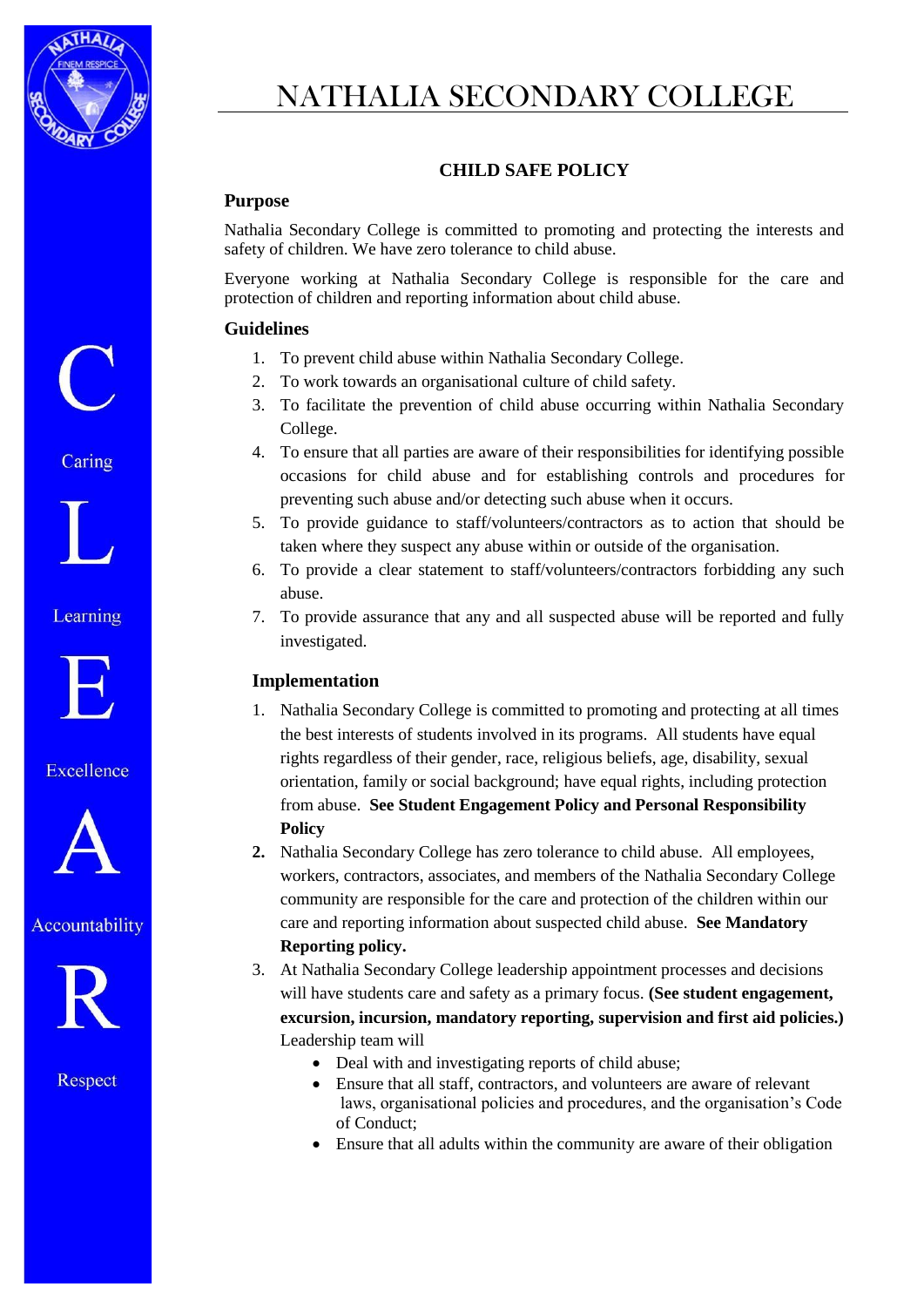

# NATHALIA SECONDARY COLLEGE

to report suspected sexual abuse of a child in accordance with these policies and procedures;

- Ensure that all staff, contractors and volunteers are aware of their obligation to observe the Code of Conduct (particularly as it relates to child safety) and requirements in regard to failure to disclose and failure to protect.
- Provide support for staff, contractors and volunteers in undertaking their child protection responsibilities.

All teachers must ensure that they:

- Promote child safety at all times;
- Assess the risk of child abuse within their area of control and minimise any risk to the extent possible;
- Educate all about the prevention and detection of child abuse; and
- Facilitate the reporting of any inappropriate behaviour or suspected abusive activities, as per the Department Child Protection Reporting Obligations.
- Stating schools procedures do not impinge on the responsibilities of staff with regard to failing to disclose suspected child abuse nor failing to protect a child reporting child abuse.
- 4. Nathalia Secondary College will ensure that all recruitment and screening process for all workers and volunteers
	- a) Will promote and protect the safety of all children in our care;
	- b) Will prevent a person from working at Nathalia Secondary College if they pose a risk to children.
	- **c)** Will ensure that a person applying for a role as a teacher within the Nathalia Secondary College Community must be registered with the regulatory body such as the Victorian Institute of Teaching or have a current Working with Children Check. **(see Working with Children policy)**
	- d) May require applicants to provide a police check in accordance with the law and as appropriate, before they commence working at Nathalia Secondary College and during their time with Nathalia Secondary College at regular intervals.
	- e) Will undertake thorough reference checks as per the approved internal procedure.
- 5. All **staff/volunteers/contractors** share in the responsibility for the prevention and detection of child abuse, and must:
	- a) Familiarize themselves with the relevant laws, the Code of Conduct, and Nathalia Secondary College's policy and procedures in relation to child protection, and comply with all requirements;
	- b) Report any reasonable belief that a child's safety is at risk to the relevant authorities (such as the police and / or the state-based child protection service) and fulfil their obligations as mandatory reporters;

Caring



Learning



Excellence



Accountability



Respect